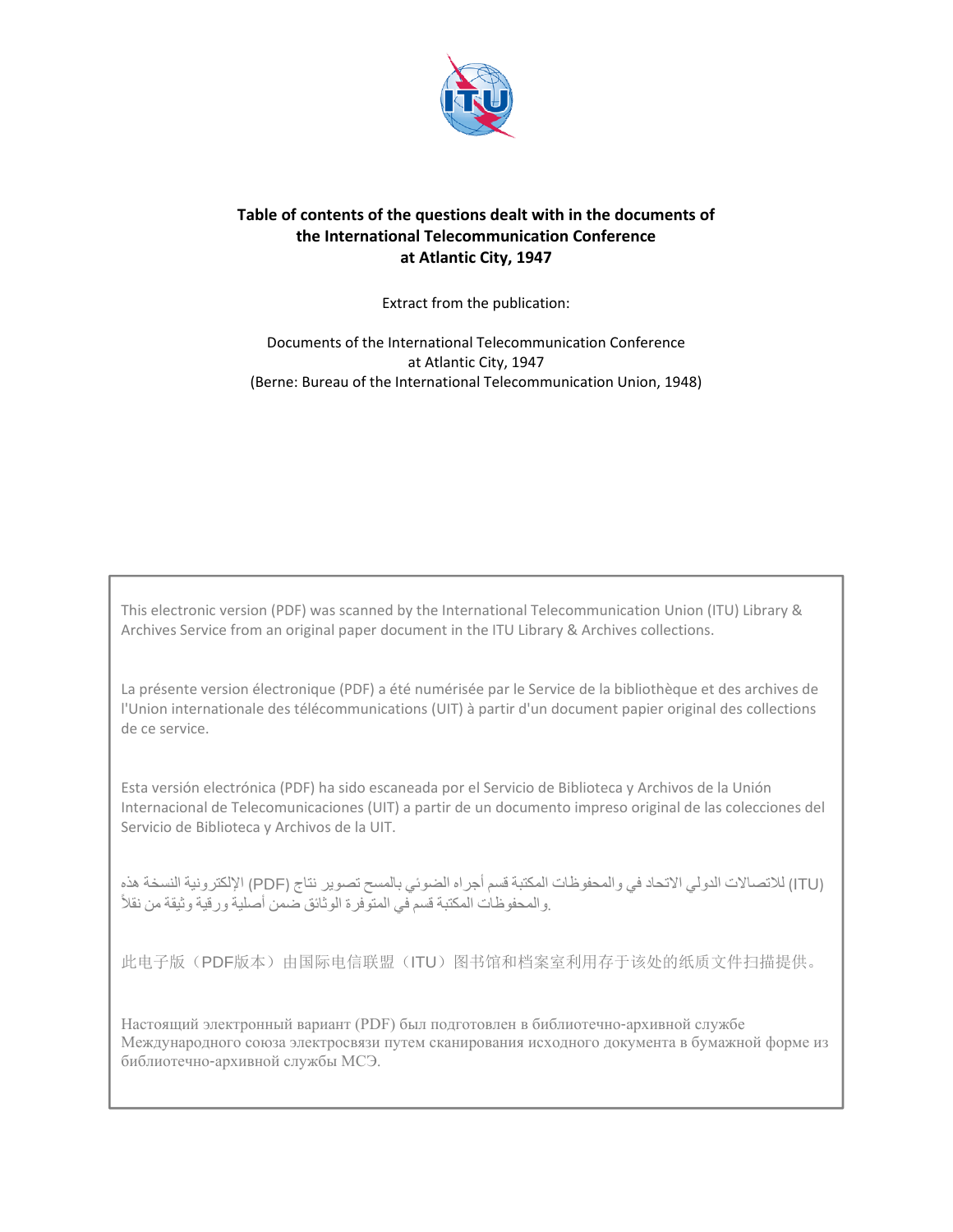## Table of Contents

## of the questions dealt with in the documents

### of the International Telecommunication Conference

at Atlantic City, 1947.

N.B. The numbers indicated denote the numbers of documents of the Atlantic City TRE serie.

A Abrogation of the Convention and Regulations, 421, 466, 505, 518, 539. Accession to the Convention, 444, 468, 504, 521, 539. Administrative Council, 211, 233, 292, 334, 358, 368, 384, 416, 423, 446, 449, 489, 493, 500, 510, 515, 522, 526, 532, 535, 552. - election of the  $--$ , 522, 533. - minutes of the first meeting of the ---, 551. - resolution concerning the subsistence allowances of the  $-$ -, 535,  $545, 552.$ Administrative Regulations, 267, 294, 334, 446, 472, 481, 495, 505, 532. Agency in the Western hemisphere, 407, 548. Albania (People's Republic of) - statement, 193. Application of the Convention and Regulations, 444, 468, 505, 521, 539. Approval of the Regulations, 481. Arbitration, 399, 406, 429. (see also Settlement of disputes). Argentine Republic  $-$  proposals, 21, 523. - statements or observations, 57, 68, 70, 72, 88, 137, 145, 148, 164, 167, 185, 193, 221, 230, 231, 233, 238, 239, 294, 304, 313, 315, 361, 390, 392, 393, 409, 417, 427, 435, 449, 472, 473, 502, 504, 505, 513, 522, 532, 533, 539, 545, 547, 548, 552, 554. Arrangements - special --, 90, 96, 162, 188, 275, 285, 296, 306, 345, 364, 387,  $406, 429.$ - transitional -, 246, 328, 360, 361, 491, 513, 526, 545. Australia (Commonwealth of) - statements or observations, 145, 148, 164, 185, 204, 219, 270, 276,  $303, 345, 458.$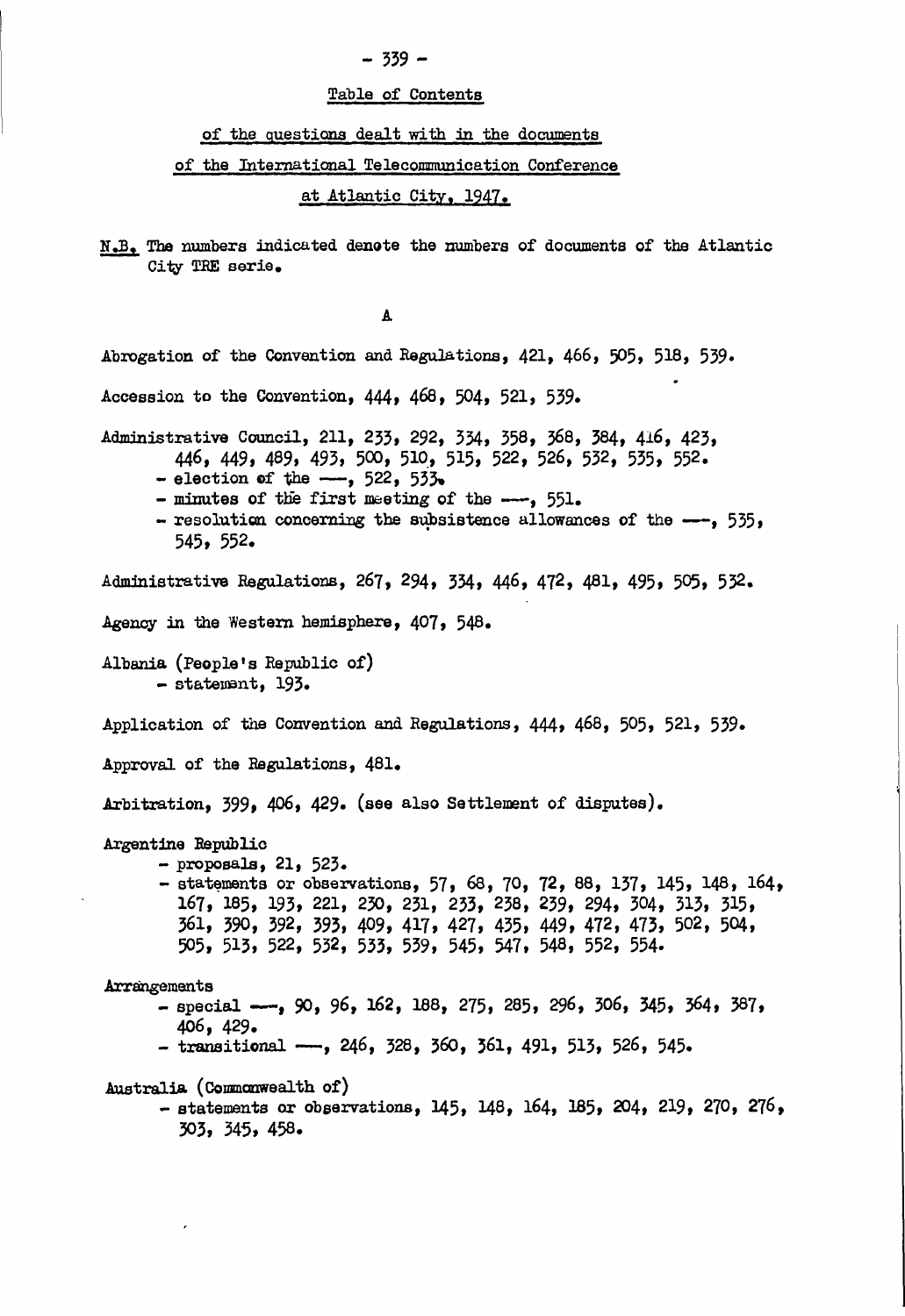B Ballot, see Vote. Baltic Countries (case of the), 57, 193, 522. Belgian Congo  $-$  proposals,  $127.$ - statements or observations, 83, 109, 131, 137, 145, 155, 167, 185, 193, 238, 267, 304. Belgium  $-$  proposal,  $64.$ - statements or observations, 52, 54, 56, 57, 68, 70, 72, 82, 88, 109, 137, 148, 155, 164, 167, 185, 193, 228, 230 to 233, 238, 257, 270, 294,  $304, 313, 329.$ Bielorussian (Soviet Socialist Republic) - statements or observations, 145, 155, 193, 230, 257, 275, 361, 427. Brazil - statements or observations, 345, 346. **Broadcasting** - central office of  $-\frac{1}{2}$ , 260. - European --- Conference,  $454$ ,  $522$ ,  $533$ . - High Frequency -, see Conference.  $\div$  recommendation concerning  $-\rightarrow$ , 431, 506, 526, 545. - - Regulations, 235. - Unofficial - Conference, Paris, 234. - World organization of  $--$ , 237, 255, 267, 281, 309, 353, 397, 426,  $427, 431.$ Budget of the Union - for 1948, 404, 493, 513, 535, 543, 547, 548. - for 1949 to 1952, 391, 437, 493, 513, 517, 535, 547, 548. see also Expenditure (resolutions concerning ---). Bureau of the Union, 133. C Canada - proposals, 3, 115, 116, 213, 397. - statements or observations, 52, 81, 109, 131, 145, 148, 164, 167, 193, 231, 232, 242, 257, 263, 270, 275, 276, 286, 291, 294, 299, 302, 303, 304, 306, 333, 346, 362, 387, 392, 427. C.C.I.'s, 43, 189, 222, 253, 334, 348, 349, 350, 356, 431, 433, 446, 449, 453, 478, 495, 519, 531, 532, 535, 539, 545, 548, 552.  $-$  seat of  $-$ . 505.

 $-340 -$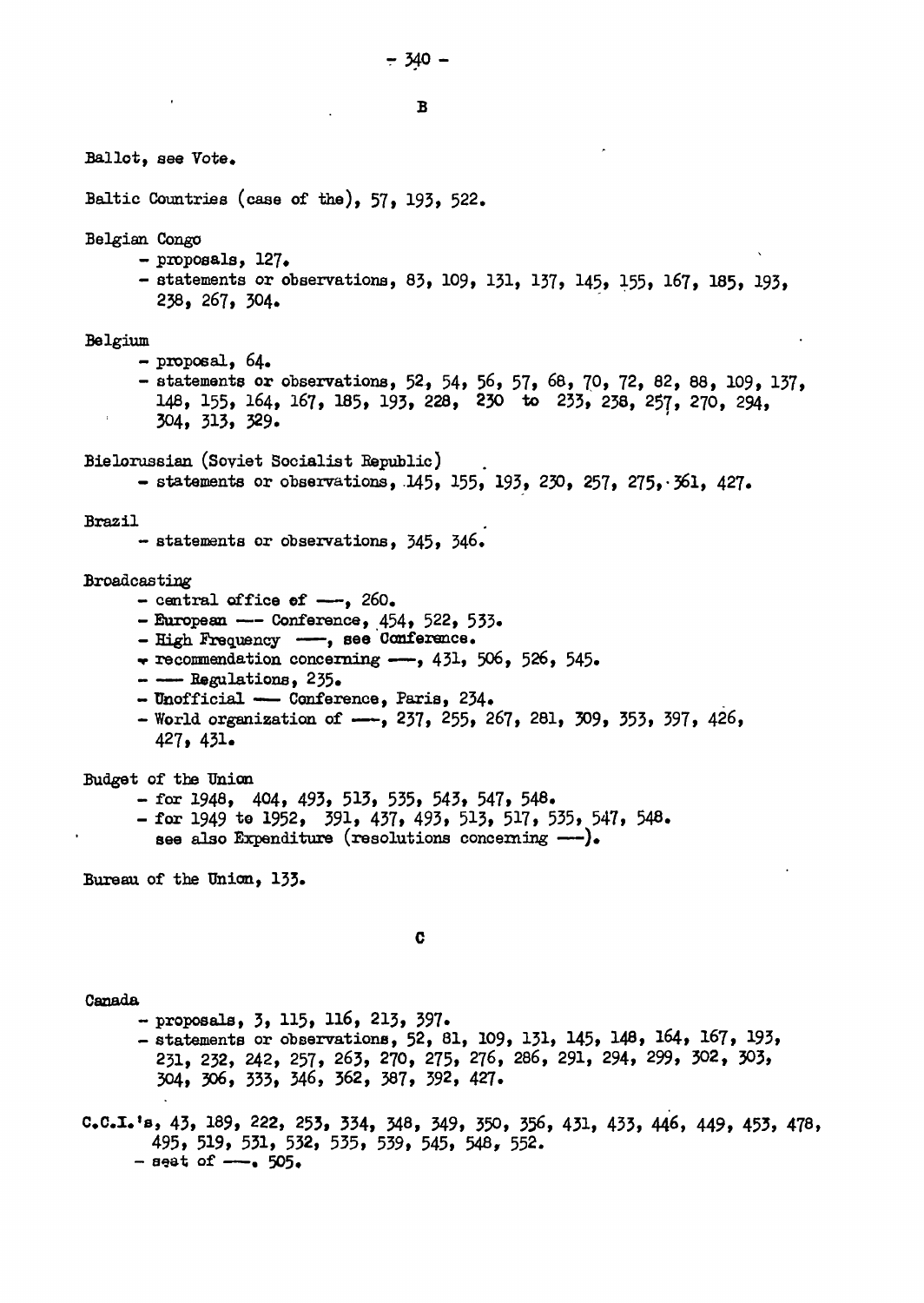$C_{\bullet}C_{\bullet}I_{\bullet}D_{\bullet}$  (Breadcasting), 236, 320, 426.  $C.C.L.F., 43, 360, 391, 426, 493.$ - statements or observations of the director of the ---, 247, 348. - transfer of the -- from Paris to Geneva, 554.  $C.C.I.R., 43, 305, 326, 357, 360, 361, 367, 381, 389, 391, 397, 426, 427, 431,$ 488, 493, 532. - resolution concerning the work of the  $-$ , 522.  $C.C.D.T., 43, 360, 426, 493.$ Charges  $--$  for telecommunications, 202, 204, 406, 434. - and free services, 275, 296, 306, 405, 429. Chile  $-$  proposals,  $6.$ - statements or observations, 68, 70, 78, 137, 145, 148, 151, 155, 162, 164, 167, 193, 204, 221, 230, 232, 276, 291, 294, 302, 304, 306, 345, 348, 396, 416, 426, 427, 449, 458, 472, 502, 513. China  $-$  proposals,  $13.$ - reservations, 554. - statements or observations, 52, 54, 57, 62, 70, 76, 88, 109, 111, 137, 145, 148, 162, 164, 167, 193, 228, 230, 232, 233, 257, 267, 294, 299, 333, 345, 348, 361, 389, 390, 417, 427, 447, 472, 473, 502, 505, 548, 552 Classes of contribution units, 147, 228, 232, 286, 291, 299, 333, 354, 425, 460,  $512, 533, 535, 552$ Colombia (Republic of)  $-$  proposals,  $16.$ - statements or observations, 70, 145, 193, 231, 275, 348, 361, 416, 552.  $Committee$  ( $a$ ) - Composition of  $--$ , 22, 38, 70. - Duties of  $--$ , 32, 37, 57, 58. - organization of  $---$ , 35, 57, 70.  $- A (general) - B$  (Full powers) - reports, 54, 62, 76, 107, 111, 282, 311, 375, 485, 486.  $-$  C (on the organization of the Union) - reports, 52, 78, 109, 137, 155, 219, 221, 233, 253, 267, 294, 304, 313, 315, 348, 356, 357, 389, 390, 409, 416, 417, 426, 427, 447, 449, 472, 473, 502, 504, 505, 513, 547, 548. - Subconmittee C-1 (finances and personnel), 52, 123, 153, 184, 224, 228, 232, 286, 291, 299, 302, 333, 340, 363, 371, 373, 386,392, 393, 416, 425, 435, 437, 438, 493, 516, 517, 541, 543, 544. - Subcommittee C-2, 140. - D (for relations between the  $I$ . T.U. and the United Nations)  $-$  reports, 72, 88, 148, 164, 185, 227, 270.  $-$  E(for the Convention) - reports, 56, 81, 131, 162, 167, 202, 204, 238, 239, 257, 275, 276, 303, 306, 345, 346, 362, 387, 399, 480.  $- F$  (General Regulations) - reports, 49, 68, 82, 83, 84, 95, 151, 165, 203, 242, 247, 254, 263, 265, 317, 349, 402, 403, 453, 464.

 $-341 -$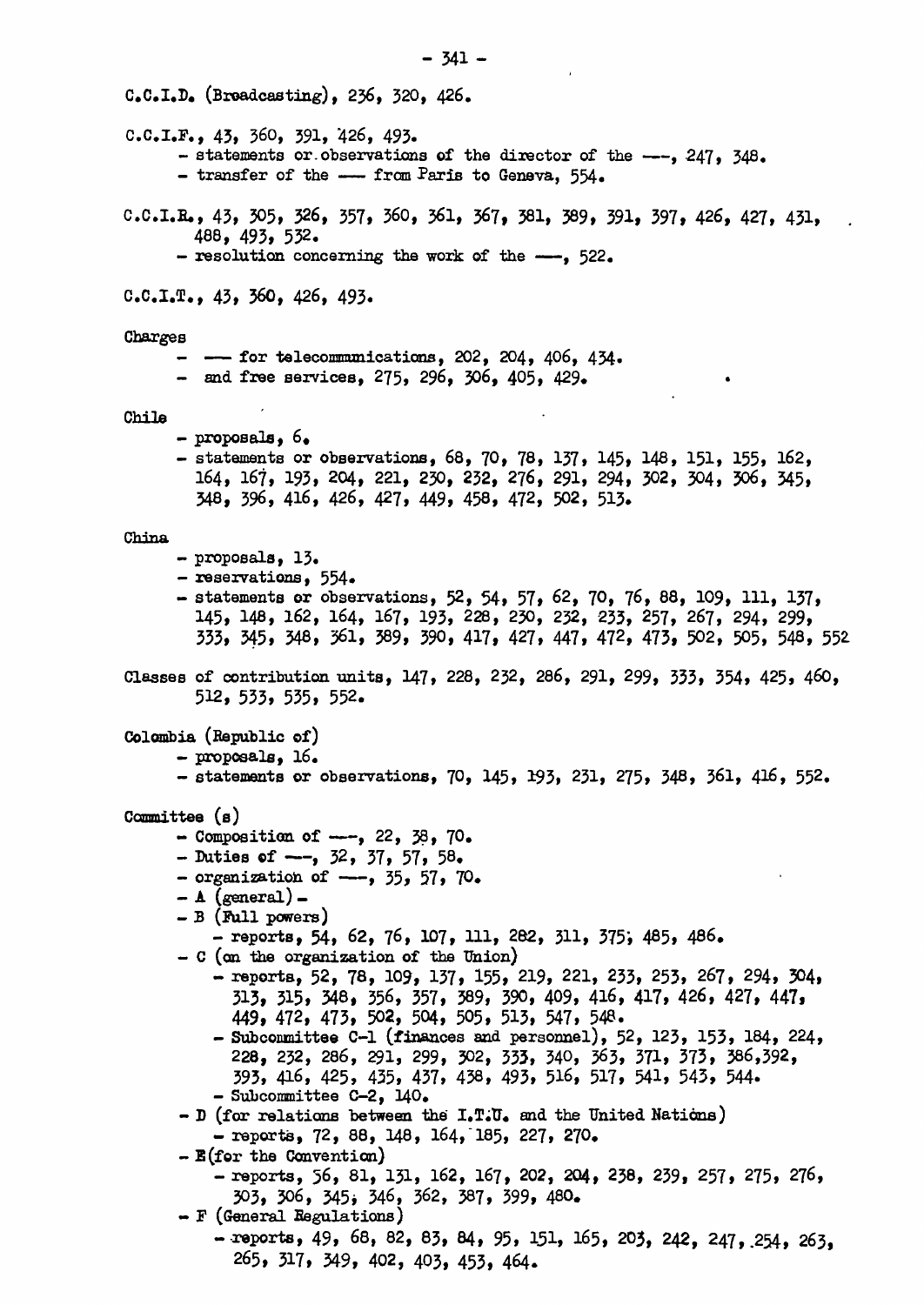```
- G (Drafting) 
          - reports, 63, 315, 373, 405, 457, 483, 484, 498, 511, 520, 538. 
      - special -, on the right of vote, 41, 57, 193.
          - composition and duties, 57» 
          - report, 104. 
Composition @f the Union, 504, 518, 539. 
Conference (s)
      - administrative -\rightarrow, 472.
      - high frequency broadcasting -\rightarrow, 19, 200, 230, 258, 259, 397, 427,
        431, 554. 
      - Plenipotentiary -, 472.
      - probable programme of future -, 359, 361.
      - regional -, 440, 467, 476, 505, 522.
Credentials 
      - verification of -, 54, 62, 76, 107, 111, 282, 311, 375, 485, 486, 532.
Cuba 
      - proposais, 141, 171. 
      - reservations, 554.
      - statements or observations, 145, 155, 193, 202, 219, 250, 231, 233, 
       257, 276, 294, 303, 306, 345, 356, 361, 426, 427, 447, 449, 472, 505, 
       522, 532, 539, 548, 552, 554. 
Czechoslovakia 
      - proposais, 10, 50, 51, 132, 133. 
      - statements or observations, 56, 68, 78, 88, 95, 109, 131, 148, 155,
        162, I64, 167, 221, 238, 267, 303, 306, 346, 387, 599, 416, 441, 449, 
        472, 504, 505, 532, 539, 554. 
                                        \mathbf{D}Définitions, 95, 132, 151, 303, 344, 345, 346, 562, 587, 599, 402, 406, 429, 
        455, 487, 500, 519, 522, 526, 533, 539, 545. 
Denmark 
      - proposais, 200. 
      - statements or observations, 57» 70, 82, 88, 131, 145, I64, 204, 250, 
        238, 267, 303, 346, 427. 
Denunciation of the Convention, 444, 468, 505, 521, 526, 539, 545. 
Director of the Bureau of the Union 
      - statements or observations, 57, 184, 228, 232, 299, 302, 333, 340, 363,
        373, 437, 516, 517, 545, 548, 552. 
Distress calls and messages, 276, 362, 565, 429. 
Dominican Republic 
      - proposais, 53» 
      - statements or observations, 57, 70, 88, 193, 417, 522.
```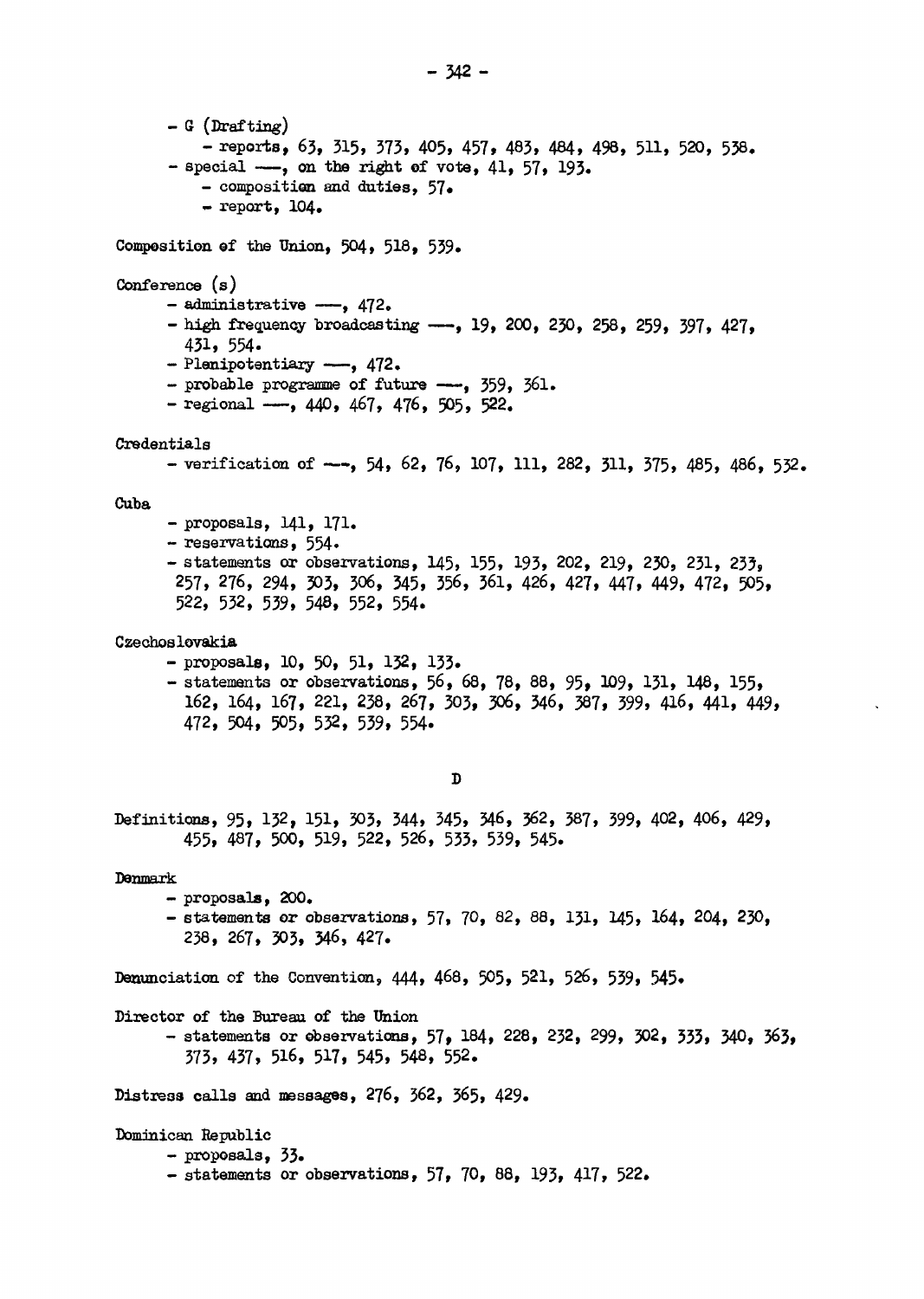Effective date of the Convention, 505, 526, 545. Egypt - proposais, 66, 129, 150, 198, 308. - statements or observations, 52, 68, 70, 88, 109, 123, 137, 145, 148, 155, 164, 184, 185, 193, 221, 230, 231, 233, 253, 270, 304, 313, 315, 348, 356, 557, 561, 390, 427, 449, 505, 522. El Salvador (Republic of) - statement, 552.

### Equator

- statements or observations, 57, 70,

### Ethiopia

- proposai, 347»
- réservations, 554.
- statements or observations, 88, 148, 153, 221, 348, 357, 361, 389, 409, 416, 417, 426, 458, 513, 548, 549.

 $\mathbf{v}$ 

#### Expenditure

- $-$  different categories of  $--$ ,  $348$ .
- $-$  resolution concerning  $--$  for 1948, 497, 513, 516, 517, 535, 548, 552.
- $-$  resolution concerning  $--$  for 1949 to 1952, 497, 535, 548, 552.

### F

Final Protocol, 495, 532, 554.

Finances of the Union, 29, 145, 184, 228, 299, 302, 333, 340, 348, 354, 363, 425, 430, 437, 438, 46O, 473, 502, 512, 516. See also: - Budget of the Union,

- Classes of contribution units,
	- Expenditure,
	- Languages,(apportionment of expenses incurred by the use of several  $-\rightarrow$ ,
	- $-$  Personnel (Salaries of  $---$ ),
	- Subscriptions (countries in arrears with the payment of their  $\rightarrow$ .

#### France

- proposais, 14, 27, 28, 29, 244, 283, 298, 309, 342, 355, 397. - statements or observations, 52, 54, 56, 63, 68, 70, 72, 78, 81, 82, 88, 95, 109, 131, 137, 145, 148, 153, 155, 162, I64, I65, I67, 184, 185, 193, 202, 204, 219, 221, 228, 230, 231, 252, 255, 258, 259, 255, 257, 267, 270, 275, 286, 294, 299, 302,' 303, 304, 306, 315, 315, 333, 340, 345, 348, 356, 357, 360, 362, 363, 373, 387, 389, 390, 392, 393, 399, 409, 416, 417, 426, 427, 435, 437, 447, 449, 462, 472, 485, 502, 504, 505, 516, 522, 532, 539, 545, 547, 552, 554.

Free Services, 57, 275, 405, 429, 552, 554. - reciprocal between the I.T.U. and the  $U.P. U.$ , 554.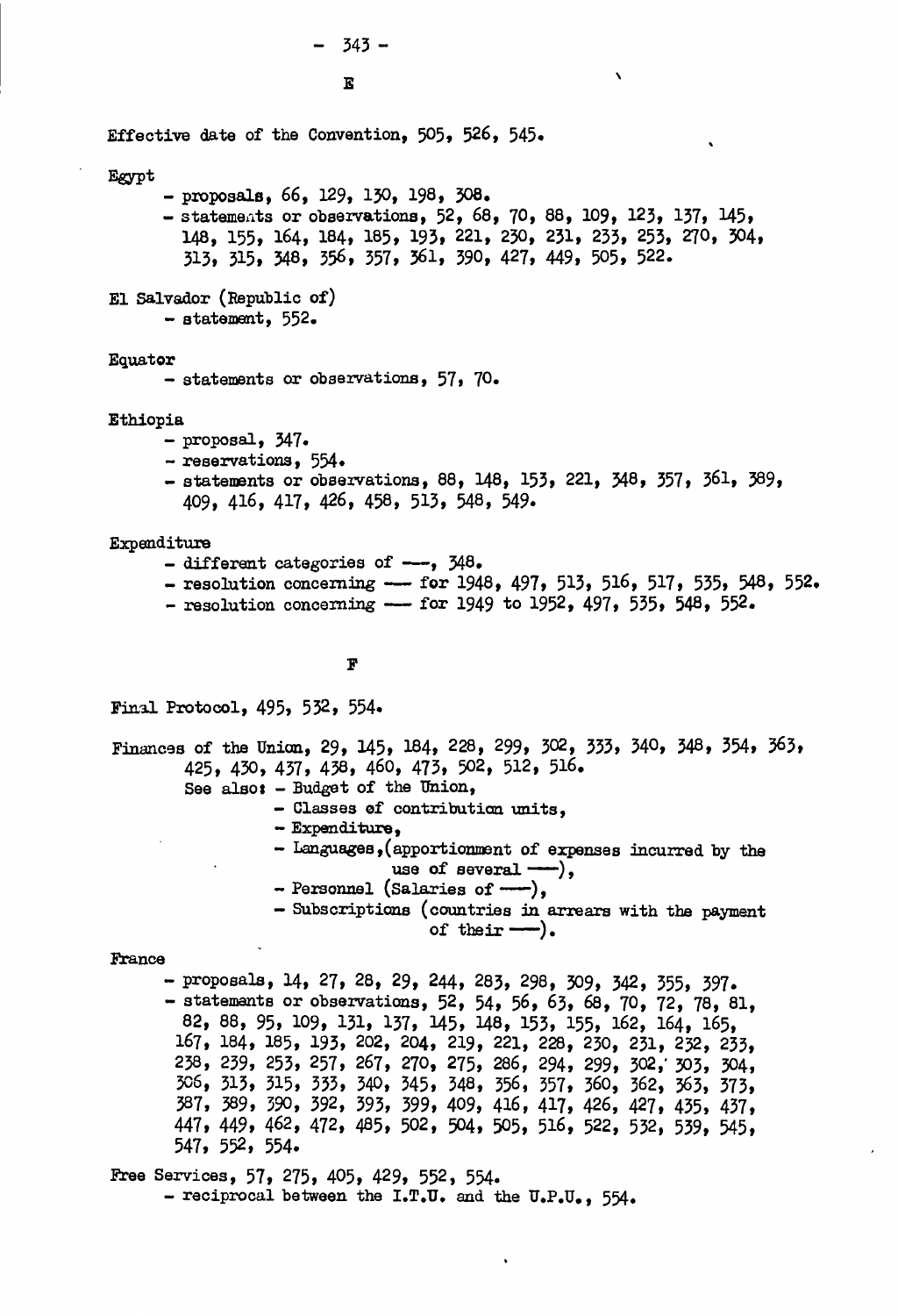- 344- French Overseas Territories, Colonies and Protectorates - statements or observations, 155, 219, 253, 304, 472. Frequencies' (Rational use of  $\rightarrow$ ), 364, 387, 406, 434. G Genexal Régulations, 49, 68, 82, 83, 84, 95, 151, I65, 166,,194, 203, 207, 212, 242, 247, 254, 263, 265, 271, 317, 318, 349, 350, 385, 402, 403, 432, 433, 439, 445, 448, 453, 464, 477, 487, 518, 531, 539, 554.  $-$  subdivisions of the  $-$ , 554. General Secretariat of the Union, 189, 253, 293, 334, 446, 449, 472, 495, 513. 532, see also, Organization of the Union, Germany - Debts of  $--$ , 517. - Protocol concerning  $-$ , 420, 471, 474, 500, 522, 533. Government telegrams and telephone calls, 81, 103, 131, 162, 176, 278, 296, 306, 345, 364, 387, 405, 429, 554. Great Britain, see United Kingdom. Greece - proposais, 48, 55» - statements or observations, 56, 57, 78, 81, 137, 145, 153, 162, 164, 167, 193, 204, 221, 228, 230, 232, 235, 238, 239, 253, 267, 275, 286, 291, 299, 302, 304, 306, 333, 346, 348, 356, 360, 373, 392, 393, 409, 416, 417, 426, 435, 437, 438, 447, 458, 473, 502, 505, 516. Guatemala  $-$  proposals,  $143.$ - statements or observations, 70, 162, 193, 204, 219, 230, 233, 253, 267, 304, 313, 315, 348, 556, 357, 360, 382, 389, 390, 409, 4U , 416, 418, 427, 449, 473, 504, 505, 513, 532, 539, 552. H Haiti  $-$  proposal,  $407.$ - statements or observations, 409, 427, 505, 522, Heads of Delegations (Meeting of  $-$ ), 24, 34, 35, 37, 38, 39, 70, 199, 337, 360. Hungary - proposals,  $1, 139, 211$ . - proposans, 1, 199, 211.<br>- statements en ebseuratio - statements or observations, 81, 137, 153, 155, 219, 231. I

Implementation of the Convention and Régulations, 399, 444, 468, 504, 5I8, 539. Infringements (Notification of  $-$ ), 405, 429.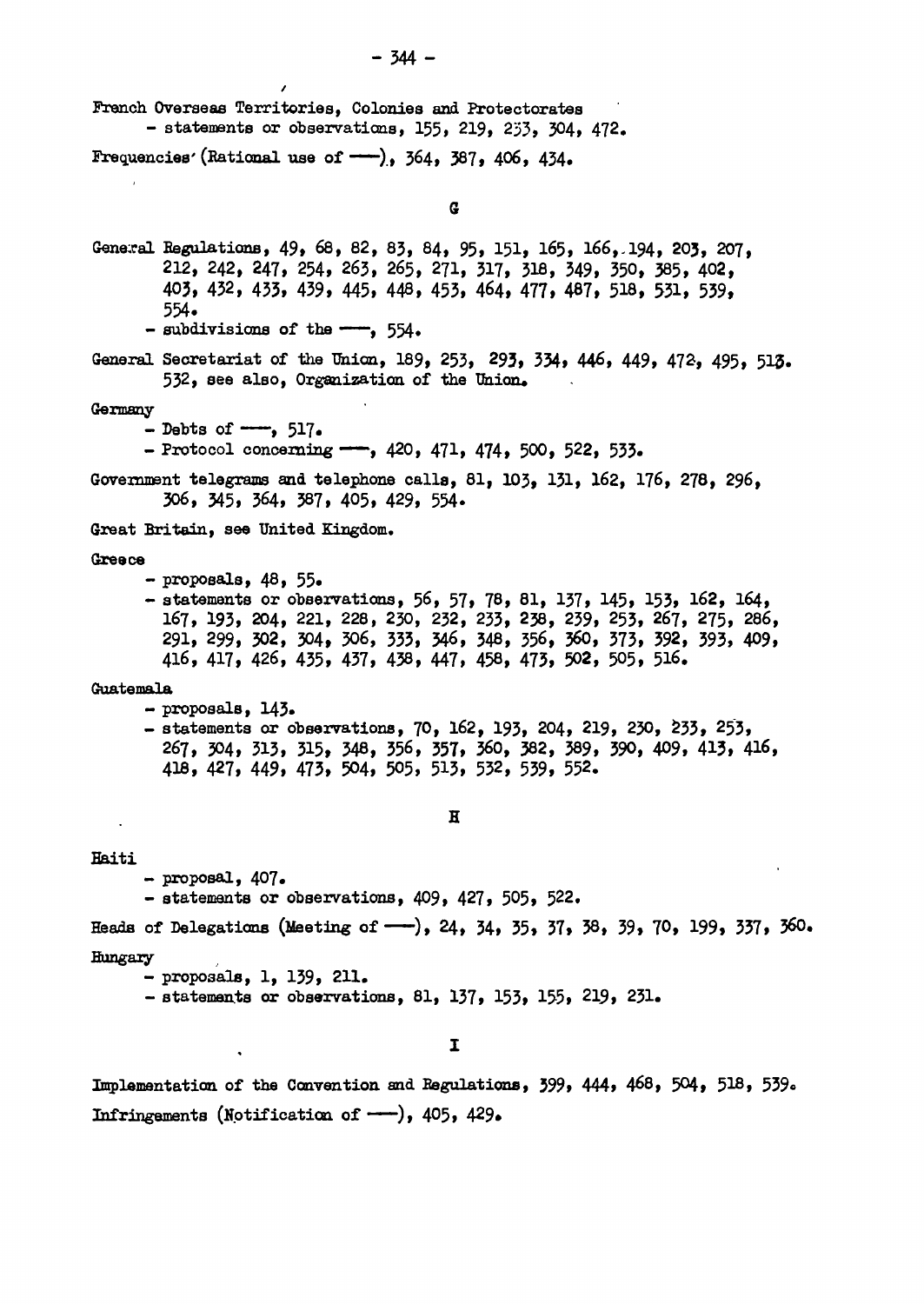India - proposais, 174, 255, 258, 259, 260. - statements or observations, 72, 81, 88, 148, 153, 155, 162, I64, 185, 204, 219, 231, 232, 239, 257, 266, 267, 276, 286, 294, 299, 302, 303, 306, 333, 345, 346, 363, 373, 389, 392, 416, 417, 426, 435, 437, 447, 449, 505, 513, 517, 522, 548. Intercommunication, 275, 303, 364, 387, 406, 454. Interférence^), 149, 275, 303, 330, 362, 365, 429.  $-$  Harmful  $--$ , 399, 522, 554. International Consultative Committees (see C.C.I.'s) International Frequency Registration Board (I.F.R.B,), 233, 334, 357, 389, 391, 393, 404, 417, 423, 442, 446, 449, 458, 482, 493, 495, 510, 522, 526, 532, 535, 545, 552, 554.  $-$  first session of the  $-$ , 550.  $-$  reservations concerning the  $--$ , 554. International Télécommunication Bank, 1, 153, I96, 224, 228, *26j<sup>9</sup>* Iran - proposai, 594» - statements or observations, 162, 204, 257, 275, 276, 504, 545, **348, 547. 348. 348.** Iraq. - proposai, 508, - réservations, 554» - statements or observations, 522, 545. Ireland - proposai, 19, - statements or observations, 88, I45, 193, 219, 230, 231, 390, 502, 522, 532, 552. Italy - proposais, 7, 8, 11, 12, 149, 531. - statements or observations, 54, 56, 57, 68, 70, 72, 78, 81, 95, 109, 137, 148, 151, 162, I64, 193, 204, 219, 221, 228, 232, 233, 238, 247, 253, 257, 267, 275, 286, 291, 299, 302, 303, 306, 345, 346, 348, 349, 360, 363, 387, 392, 399, 402, 409, 426, 427, 449, 472, 502, 504, 522, 532, 539, 545, 547, 552, 553. Japan - Application of the Radio Regulations by ---, 545.  $-$  Debts of  $-$ , 517, 530, 545. - Protocol concerning  $-$ , 420, 471, 474, 500, 522, 533. L Language(s) - Apportionment of the expenses incurred by the use of several --372, 373, 395, 394, 409, **456,** 494, 508, 913, 5H, 541, 544, 545, 547. ~ of **référence, 416,** 512. - of the **Conférence,** 57, 70, **193»**  - **of the Union,** 17, 20, 21, 33, 300, 308, 309, 315, 321, 338, 342, 347, 348, 352, 356, 357, 370, 389, 390, 394, 409, 411, 418, 451, 456, 473, 512, 526, 533, 545. - Resolution concerning  $-$  535. 552.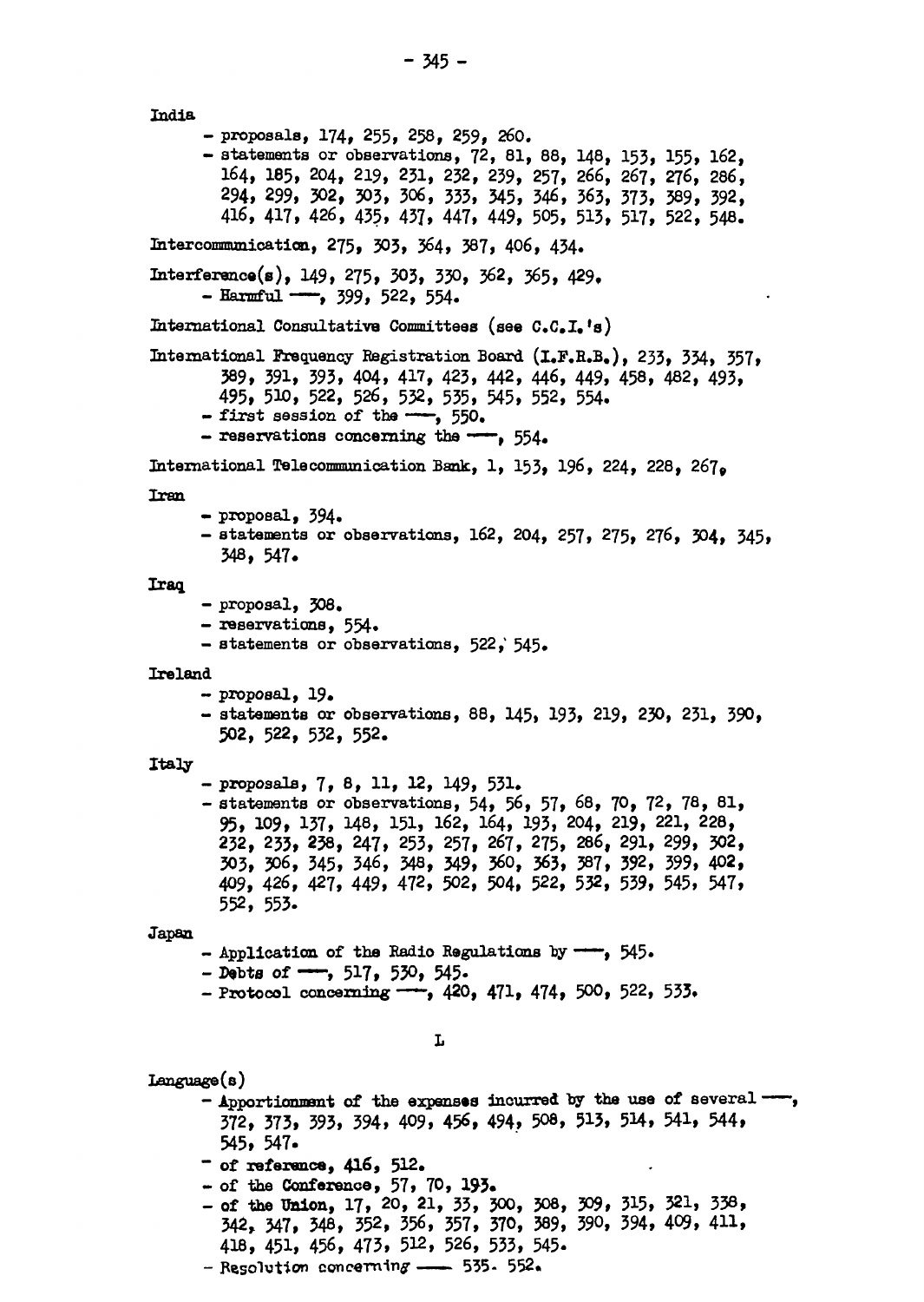Latin America (Countries of ) - proposais, 300, 338, Lebanon  $-$  proposal,  $372.$ - statements or observations, 131, 145, 162, 164, 167, 193, 204, 219, 221, 250, 231, 238, 253, 257, 270, 275, 294, 304, 315, 345, 346, 356, 357, 360, 361, 389, 390, 409, 416, 417, 447, 449, 458, 472, 473, 480, 505, 513, 533, 539, 545, 547, 552. Liechtenstein (Case of  $-\frac{1}{2}$ , 522. List of member countries of the Union, 396, 461, 463, 475, 522, 535, 552, 554. M Member(s) of the Union - expulsion or suspension of  $-$ , 535, 552.  $-$  list of  $-\frac{1}{2}$ , see List of member countries of the Union. Membership of the Union, 57, 136, 137, 140, 141, 142, 143, 155, 193, 215, 221, 251, 252, 261, 285, 287, 288, 289, 290, 294, 298, 304, 313, 315, 529, 348, 361, 396, 420, 461, 463, 474, 475, 504, 518, 522, 523. Mexico - proposai, 192. - réservations, 554»  $-$  statements or observations, 145, 257, 276, 304, 315, 345, 360, 427, 458, 470, 504, 539, 554. Monaco - statements or observations, 57, 193, 304, 315. Monetary Unit, 77, 81, 115, 131, 167, 174, 204, 229, 238, 244, 257, 365, 429,522. Mongolia (Case of the Peoples' Republic of  $-\rightarrow$ ), 57, 193, 230, 315, 361, 522. Morocco  $-$  proposals, 353, 370, 398.  $-$  statements or observations, 68, 137, 286, 294, 304, 313, 348, 363, 389, - statements or observations, 68, 17, 2009 174, 347, 313, 348, 369, 369, 369, 389, 309, 313, 389, 389, 389, 38 390, 392, 393, 409, 416, 417, 426, 435, 447, 458, 502. H National Defence (installations for  $\longrightarrow$  services), 275, 303, 330, 362, 365, 429, 522. Netherlands, Curaçao & Surinam  $-$  proposals,  $44, 309$ . - statements or observations, 68, 109, 137, 148, 185, 221, 231, 233, 257, 345, 348, 362, 390, 399, 416, 427. Netherlands Indies  $-$  statements or observations, 109, 137, 219, 231, 522. New Zealand  $-$  statements or observations, 54, 81, 88, 109, 131, 167, 238, 294, 345, 562, 427, 502, 522.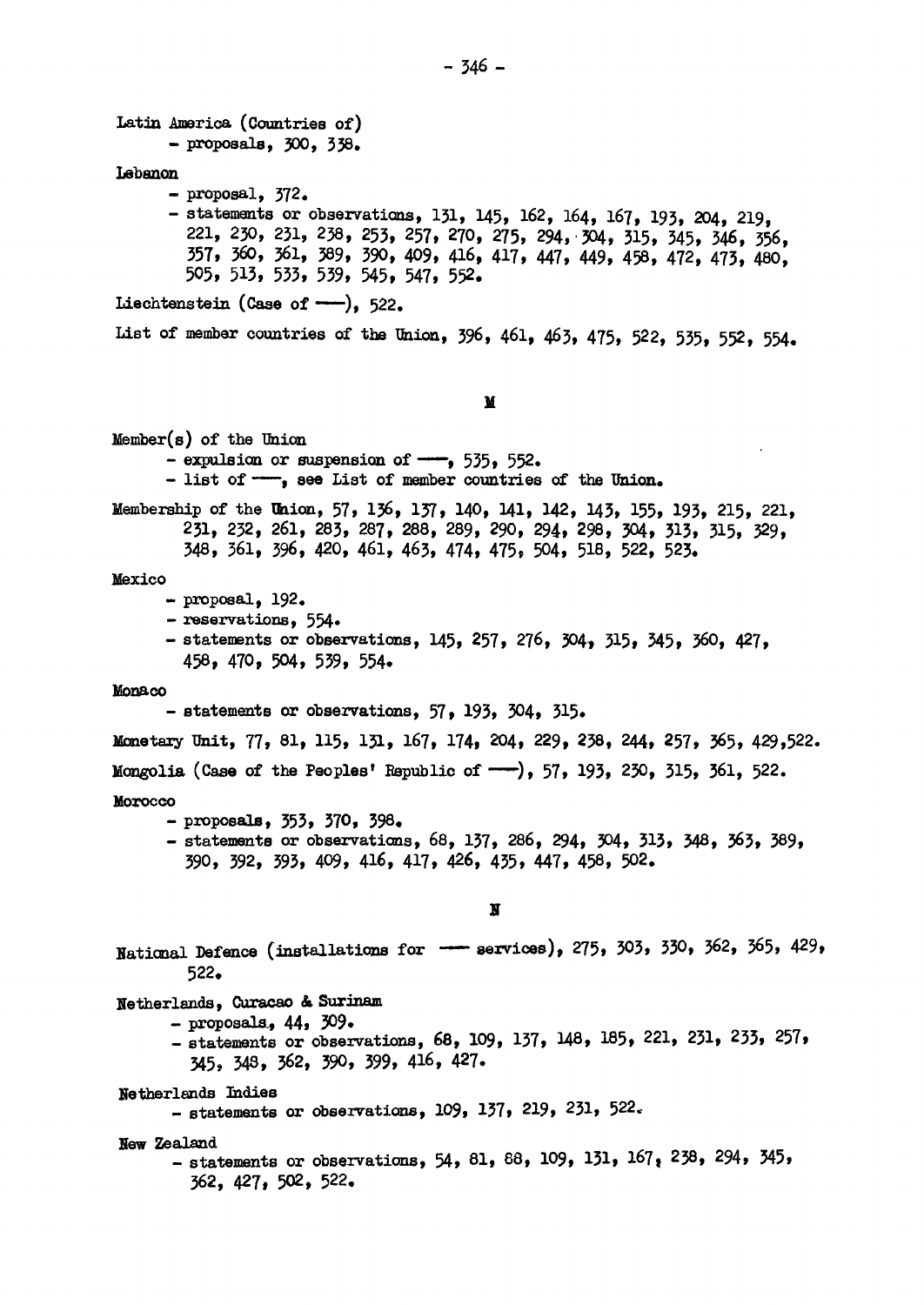Norway

- proposai, 43• - statements or observations, 137, 426.

 $\mathbf 0$ 

Organization of the Union, 45, 78, 109, 137, 154, 155, 169, 183, 192, 219, 221, 226, 241, 253, 267, 294, 313, 315, 331, 354, 348, 358, 384, 389, 396, 416, 459, 472, 473, 504, 513.

Organization of the United Nations, see United Nations.

## $\mathbf P$

```
Pakistan
```
- admission to the Conference, 361.
- réservations, 554»
- statements or observations, 266, 361, 590, 416, 427, 458, 473, 515, 522, 547.

Panama

- reservations, 554.

Pensions Funds, 493, 516, 548.

## Personnel

- Exemption from taxes of Swiss ——, 554.
- Resolution authorizing the increase of salaries of the  $-$ , 535, 552.
- Salaries of  $-$ , 371, 386, 392, 393, 398, 415, 417, 435, 442, 447. 449, 458, 470.
- $-$  status of  $-\rightarrow$  517, 545.

## Peru

- réservations, 554»
- statements or observations, 82, 137, 193, 313, 360, 361, 417.

## Philippines (Republic of the)

- réservations, 554»
- statements, 552,

# Plenary Session

- $-$  close of the Conference,  $553.$
- Minutes of the 1st  $\frac{1}{2}$ , 57, 2nd  $\frac{1}{3}$ , 3rd  $\frac{1}{4}$ , 145, 4th  $\frac{1}{3}$ 230, 5th  $\text{---}$ , 231, 6th  $\text{---}$ , 361, 7th  $\text{---}$ , 458, 8th  $\text{---}$ , 522, 9th  $-$ , 532, 10th  $-$ , 533, 11th  $-$ , 539, 12th  $-$ , 545, 13th  $--$ , 552, 14th  $--$ , 554.

 $-$  Joint — (Telecommunications and Radio), minutes, 266, 553.

- opening of the Conférence, 57.

## Poland

- contributions of  $\leftarrow$ , 360, 361, 517, 535, 545, 548, 552.
- statements or observations, 356, 547»

Portugal

- statements or observations, 78, 88, 123, 137, 148, 162, 167, 185, 193, 204, 221, 230, 233, 257, 276, 286, 291, 299, 302, 304, 306, 333, 340, 345, 556, 360, 363, 373, 392, 399, 417\* 437, 438, 447, 472, 516, 517, 522, 532, 545, 552, 554.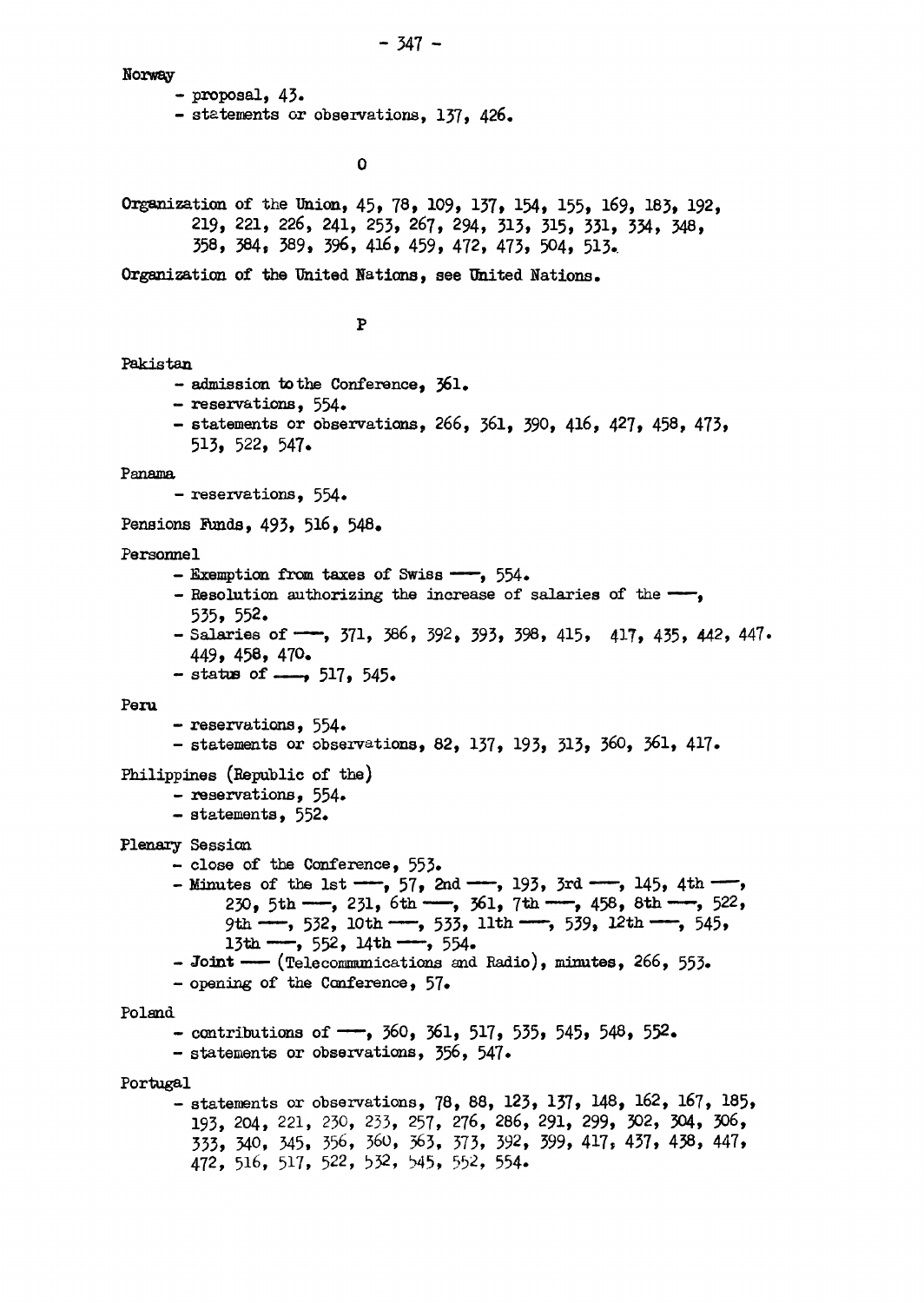Portuguese Colonies - statements or observations, 137, 219, 304. Preamble to the Convention, 459, 504, 518, 539. Provisional Frequency Board,  $356$ ,  $360$ ,  $404$ ,  $499$ ,  $510$ ,  $535$ ,  $552$ .<br>- reservations concerning the  $-$ ,  $554$ . Proxy signature, 193. Public Service, 346, 362, 399, 406, 434.

Purposes of the Union, 334, 446, 449, 489, 532. Purposes of the Union, 334, 446, 449, 489, 532.

### R

Radio stations, for diplomatie missions, 250, 'Ratification of the Convention, 444, 468, 504, 521, 539, Regional Agreements, 440, 467, 476, 505. Regional Organizations, 440, 467, 476, 505. Relations  $-$  with international organizations, 419, 452, 473, 512, 533. - with non-contracting states, 400, 455, 480, 500, 533. - with the-United Nations, see United Nations. Rendering of accounts, 275, 306, 555, 599, 406, 434. Reports, see Committees. Responsibility, 204, 205, 275, 296, 306, 405, 429, 522. Roumania  $-$  statement,  $145.$ Rules of Procédure - of Conférences, 28, 68, 82, 84, 156 to 161, 177 to 182, 210, 216, 217, 256, 267, 331, 403, 445, 472.  $-$  of the C.C.I. 222. - of the Conferenc©, 25, 39, 42, 50, 57, 64, 65, *^6t* 70, 106, 116, 127, 129, 135, 145, 175, 193, 231. S Safety of Human Life at Sea (Conference for the  $-\rightarrow$ ), 251. Saudi Arabia (Kingdom of) - réservations, 554» - statement, 361. Seat of the Union, 145, 327, 356, 360, 361, 419, 452, 473, 512, 533, 545- Secrecy of Telecommunication, 269, 405, 429.

Secret language, 275, 296, 306, 405, 429-

Settlement of accounts, see Rendering of accounts.

Settlement of disputes, 307, 380, 399, 406, 429.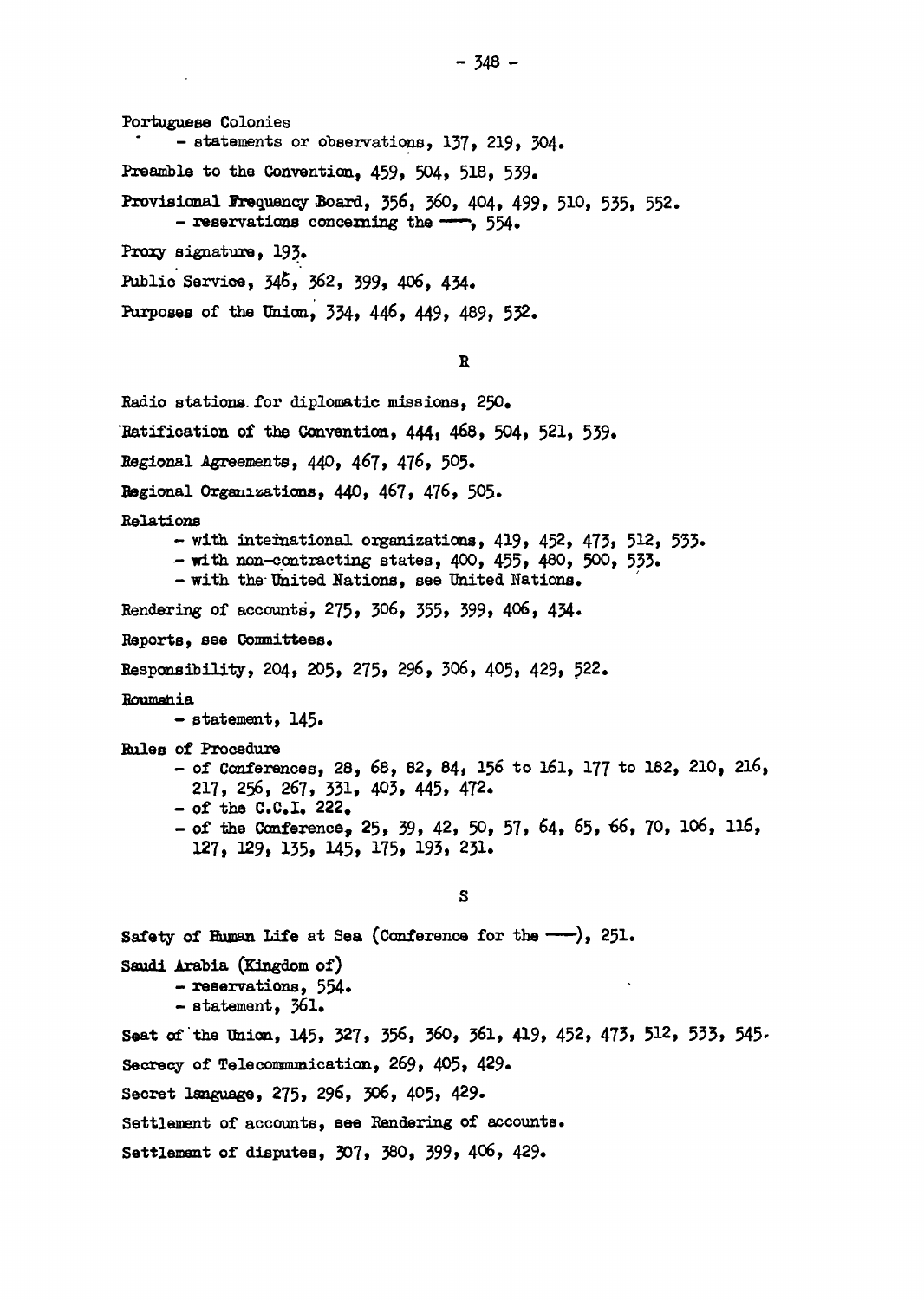Simultaneous interprétation, 551, 409, 412, 507, 526, 545, Spain  $-$  Case of  $-$ , 57, 193, 522, 552. - Protocol concerning  $-$ , 420, 471, 474, 512, 522, 532, 533. - Resolution concerning  $-$ , 495, 512, 532, 533. Stoppage of Telecommunications, 162, 330, 362, 365, 429. Structure of the Union, 145, 446, 449, 489, 532, 554, Subscriptions (countries in arrears with the payment of their  $-\rightarrow$ ). 302, 354, 393, 438, 502, 535, 552. Suspension of Services, 162, 269, 405, 429. Syria - statements or observations, 409, 552. Sweden - statements or observations, 131, 145, 162, I64, 167, 185, 238, 253, 276, 305, 305, 306, 315, 345, 346, 360, 409, 417, 426, 427, 522. Swiss (Confederation) - proposais, 3Ï, 103, 222, 250. - statements or observations, 49, 56, 57, 68, 78, 82, 85, 84, 95, 137, 145, 148, 151, 153, 165, 184, 193, 204, 228, 255, 276, 286, 291, 299, 302, 303, 340, 345, 348, 356, 360, 3Û, 363, 392, 395, 416, 426, 449, 522, 545, 554. **T**  Telecommunication Journal, 545. Telegrams and Radio-Telegrams - private, 346, 387. - service, 546, 564, 387, Transjordania (Case of  $\rightarrow$ ), 522. Trust territories, 444, 468, 505, 521, 539. Tunisia<br>- proposal, 353. - proposai, 353»  $-$  statements or observations,  $5/6$ ,  $6/6$ ,  $7/3$ ,  $8/4$ ,  $8/4$ ,  $4/3$ ,  $6/4$ ,  $4/3$ 

Turkey

- proposais, 205, 278,

 $-$  statements or observations, 164, 345.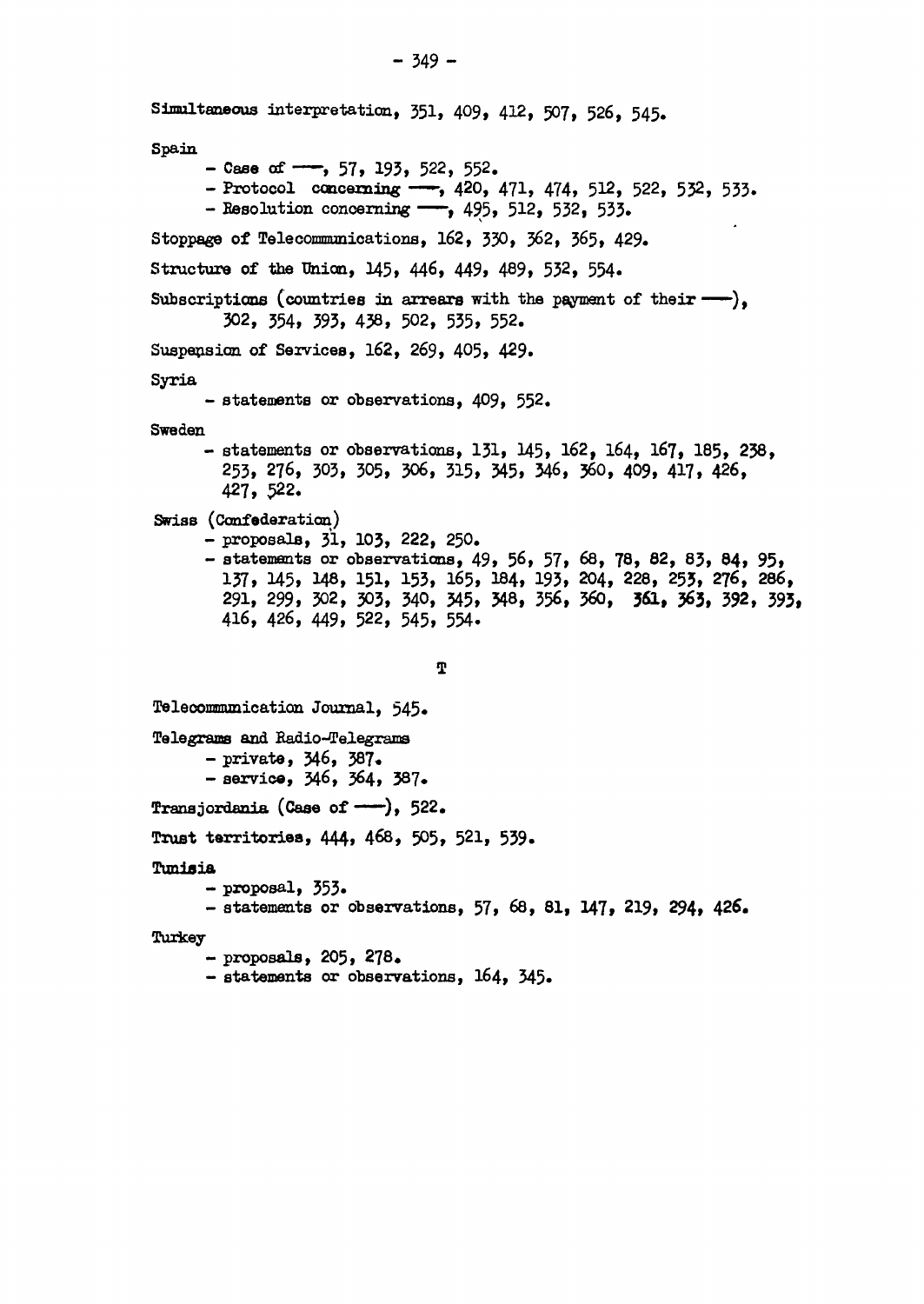$-350 \mathbf{u}$ 

Ukrainian Soviet Socialist Republic (The)

- statements or observations, 68, 193, 257.  $\overline{u}$ .  $\overline{u}$ .  $E$ .  $S$ .  $C$ .  $Q$ .  $Q$ .  $P$ .  $252$ , 297, 375, 479, 522, 532. Union of South Africa and the mandated territory of South-West Africa  $-$  proposal, 229. - statements or observations, 68, 70, 131, 137, 145, 231, 247, 257, 303, 304, 345, 360, 361, 362, 532, 545, 547, 552. Union of Soviet Socialist Republics - proposals,  $4, 5, 45, 141$ . - statements or observations, 52, 56, 57, 68, 70, 78, 83, 84, 95, 109, 131, 137, 145, 153, 155, 162, 164, 167, 185, 193, 219, 221, 230, 238, 247, 263, 275, 276, 313, 315, 356, 360, 416, 417, 426, 427, 447, 458, **502,504,522,532,539,545,552,554。** United Kingdom of Great Britain and Northern Ireland - proposals, 9, 53, 67, 101, 200, 215, 236, 256, 261, 344, 352, 380. - statements or observations, 56, 57, 68, 70, 78, 81, 88, 95, 131, 137, 145, 148, 155, 162, 164, 167, 184, 185, 193, 204, 219, 221, 228, 230, 231, 232, 233, 238, 239, 247, 253, 263, 265, 266, **2**67, 270, 275, 286, 291, 294, 299, 302, 304, 306, 313, 315, 333, 340, 345, 346, 348, 360, 361, 362, 363, 387, 389, 390, 393, 399, 402, 403, 409, 416, 417, 426, 427, 435, 437, 438, 447, 449, 458, 464, 470, 472, 473, 485, 502, 504, 505, 513, 517, 522, 532, 539, 545, 547, 548, 552, 554. United Nations - Relations between the I.T.U. and the  $-$ , 51, 67, 69, 72, 75, 78, 138, 148, 164, 185, 195, 208, 220, 227, 231, 270, 335, 361, 396, 424, 434, 449,522,552,554。 - Resolution concerning the operating services of the  $-$ , 499, 512, 533. - statements or observations of the representative of the  $-$ , 72, 88, 164, 185, 230. United States of America - proposals, 2, 20, 22, 23, 25, 32, 77, 93, 96, 176, 246, 281, 285, 326, 327, 328, 351, 367, 385, 415, 430, 494, 497, 510. - statements or observations, 52, 57, 68, 70, 72, 78, 81, 83, 88, 95, 109, 123, 131, 137, 145, 148, 151, 153, 155, 162, 164, 167, 184, 185, 193, 202, 204, 219, 221, 228, 230, 231, 232, 233, 238, 239, 242, 253, 257, 263, 267, 270, 275, 276, 286, 291, 294, 299, 303, 304, 305, 315, 333, 345, 346, 348, 356, 357, 360, 362, 363, 373, 387, 389, 390, 392, 393, 399, 403, 416, 417, 426, 427, 435, 438, 442, 447, 449, 458, 464, 472, 473, 480, 485, 502, 504, 505, 513, 516, 517, 522, 532, 539, 545, 547, 548, 552, 554. Uruguay (Republic Oriental of) - Proposals, 17, 65, 226. - reservations, 554. - statements or observations, 72, 84, 88, 148, 162, 164, 167, 185, 231, 270, 304, 348.  $\bullet$